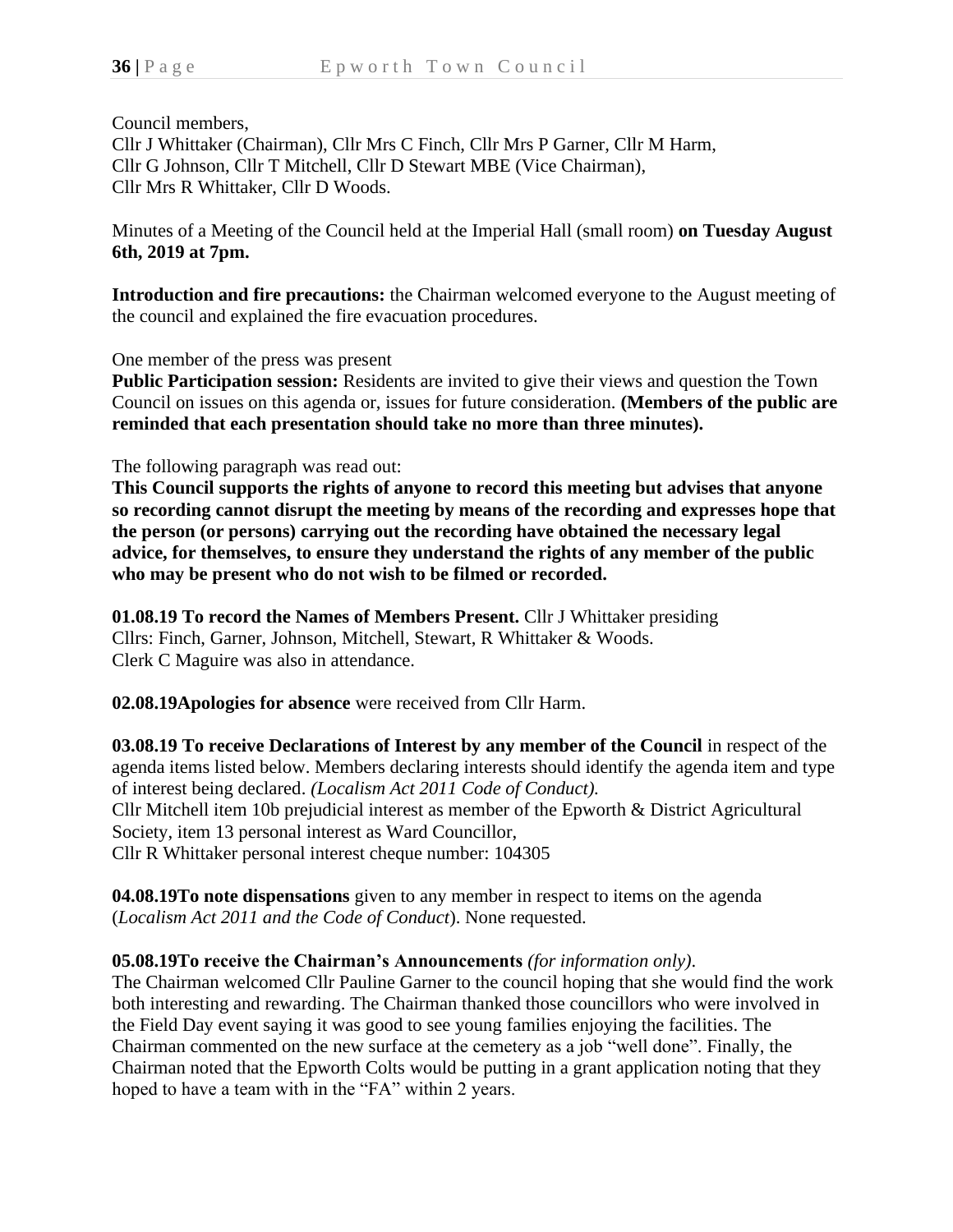## **06.08.19 To receive reports from Ward councillors** (*for information only*).

Cllr Mitchell mentioned that there had been many complaints about the grass verge cutting, long grass due to the warm wet conditions. There was a new contractor with initial problems. Cllr Mitchell had been informed that rural footpaths had all received their first cut with a second scheduled; the verge cutting was part way through, and the highways weed control programme was starting. Cllr Mitchell had attended an Isle of Axholme regeneration meeting where work was being done to increase the parking capacity in Epworth. Disabled bays were to be remarked. Signage to the Albion Hill car park is to be improved. Looking at pedestrian safety around the new Co-op site, the 3-way junction is to be re-marked with a hatched area on the bend to improve pedestrian safety. Village signs are to be replaced. Gullies are to be cleaned. On the town centre appearance, a site visit has been organised with the conservation officer and there is a new "Town Centre Manager" a North Lincolnshire Council officer who will work with the Business Forum and Music Day on road closures. The Food markets are to be re-introduced.

#### **07.08.19To receive the Clerk's Report** *(for information only).*

**Annual Return (AGAR)** period of public rights to inspect ended July 26th, 2019, no requests from the public to date. Information available on request and everything published on website.

**Kings Head Croft CCTV & Lighting**; information on facebook re intended closure of part of the car park whilst works in progress. NLC have placed notices at Kings Head Croft. Work scheduled Monday August 5th.

**Risk Assessments**: have reworked a risk assessment for Kings Head Croft and reworked (simplified) weekly inspection sheet but included risk element in the event of damage.

**HSBC Business Debit Card application**; clerk continues to liaise with the bank about this application; there seems to be a communication issue between Epworth Branch and the "business" department situated in another branch. The clerk has another appointment to see if there are any updates on Tuesday 6th. Delay in receipt of the card is delaying the completion of the Microsoft account input and the ability to purchase products on-line. Forms checked (date added) and will be re-sent off from HSBC Epworth today.

**Finance training and Epworth TC website**: having received recent finance training additional financial information has been placed on the website including copies of the Annual Returns for the last 5 years; the Receipts & payments year end information; updated list of current councillors and a calendar of full council meeting to year end.

**New Councillor**; the acceptance of office form and a completed "interests" form has been received from Cllr Pauline Garner, a copy of which has been forwarded to North Lincolnshire Council.

**Councillor training**: 4 places have been allocated to Epworth councillors on the training day at Westwoodside on August 9<sup>th</sup>; we have one other councillor wishing to attend so if any of those booked are not able to attend please let the clerk know. ERNLLCA has been asked if one more place can be made available. Update: Cllr Harm not attending Cllr R Whittaker attending instead. ERNLLCA informed. **RoSPA Play Safety**; the clerks have both been issued with Certificates of attendance for the training in

York on June 25th; the clerk has asked for proof of level of training for the NLC inspectors. The information received suggests that the NLC inspectors are trained at a level above that of the clerk.

**Water services provision at Epworth Cemetery**: notification from "Everflow" via "eazypay" of bank DD payments; notification from Yorkshire Water of change of management of Business Services to "business stream" more details to follow. Water Plus final bill scheduled.

**Website**: additional information added: Standing Orders minute reference 18.07.19; amended Financial Regulations added July 9th, 2019; Social Media Policy updated and added 11th July 2019;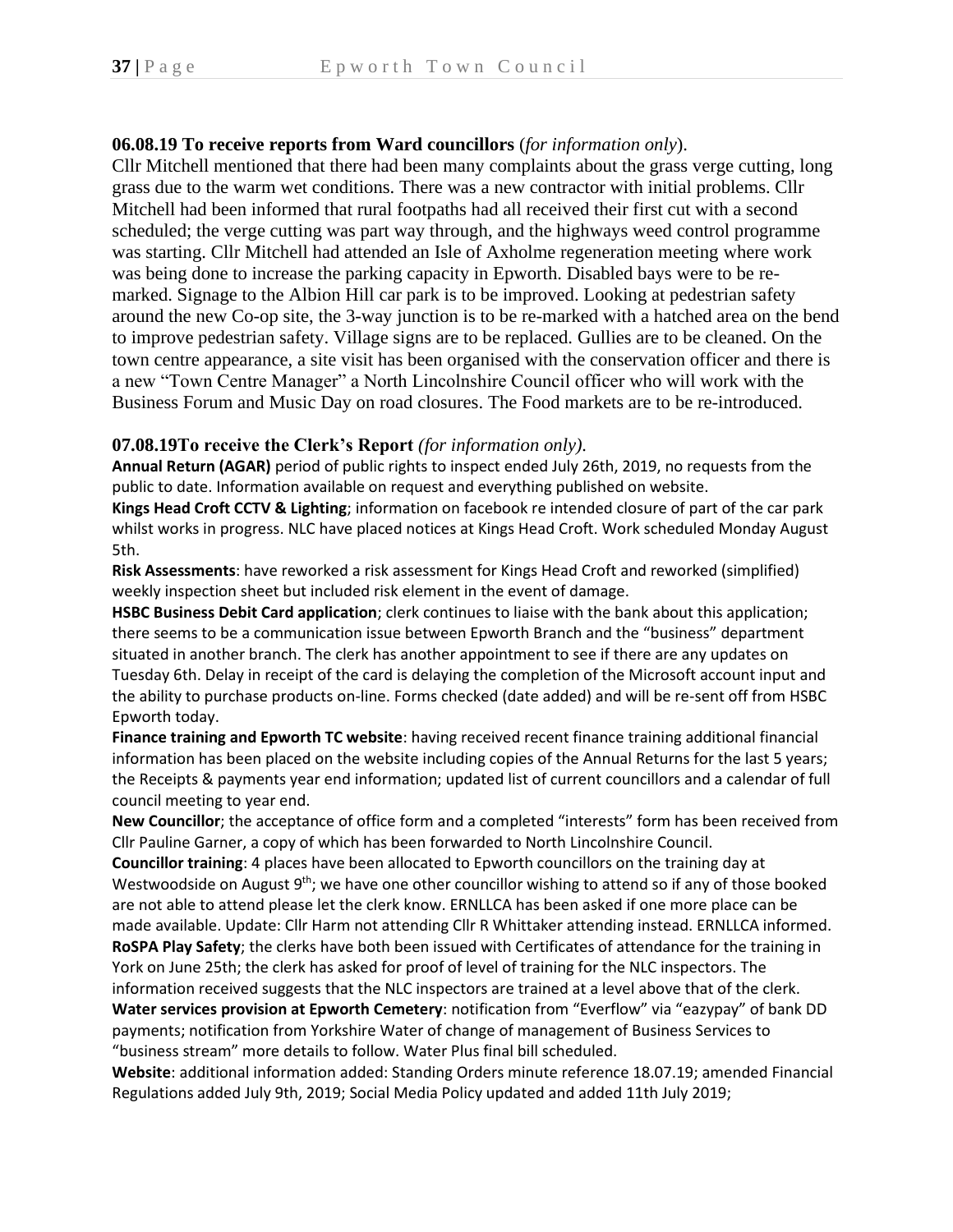**Chapel of Rest – change of use**; forms obtained from North Lincolnshire Council, completed, floorplan drawing obtained, forms scanned and returned to NLC August 1st, 2019.

**Watering**; holiday cover for Mrs Hodson has been arranged for 3 days in August; Mr P Croot will cover as in other years, he has previous experience and will be monitored and mentored by Mrs Oliver **Finance Committee**: there are a number of grant applications to be considered which will entail a finance committee meeting in the week before the next full council meeting; the clerk will notify members of alternative dates nearer the time if councillors could notify the clerk of their availability it would help.

Holidays: please note that both clerks are intending to take a week off in August but are available to cover for each other. Office days may not be as advertised for this period.

**Cemetery Memorial Inspection**: the assistant clerk is sending out batches of letters week by week; notices are being placed on all memorials with the clerk's hand checking each one to ensure a letter is appropriate. In general residents have responded well and are accepting that work is required and must be paid for; the exception is one of the funeral directors who feels that the inspection has been too stringent and highlighted issues un-necessarily. Families referring to this company should be referred to a third-party mason for the repairs. All information on NAMM qualified masons has been included with the letters together with a note of the work required.

**Cemetery Lodge roof repairs**: several issues have been identified by the previous contractor who will provide a price to refit slipped roof tiles, re-point one of the "valleys" and to clean out possible blocked gutters. Appointment will be made to attend site and price works required.

**Insurance claim**: a resident has sent in a letter requesting a claim form alleging he has fallen over on Turbary Road and cut his knee. Clerk has contacted Zurich Insurance for a form and advice on procedure. Copy letter sent on email to Zurich claims department.

The clerk included a copy of an email from a resident, circulated at the request of the resident. Proposed by Cllr Stewart seconded by Cllr Mitchell **RESOLVED** clerk's report noted.

**08.08.19 To resolve Draft Minutes** of a Meeting of the Council held on Tuesday July 2nd, 2019 copies of which have been previously circulated, for approval and signature. Proposed by Cllr Stewart seconded by Cllr Finch **RESOLVED** a true record and signed by the Chairman.

**09.08.19 To dispose of any business,** if any, remaining from the last meetings. Cllr Whittaker asked about carpet cleaning, the clerk replies that none of the companies contacted by Cllr Whittaker (as a resident) had answered emails sent by the clerk as the Town Council.

**10.08.19 Finance Committee:** to receive DRAFT minutes of a committee meeting held on Thursday July 25th at 7pm for approval and signature. Proposed by Cllr Stewart seconded by Cllr Johnson and with the numbering corrected **RESOLVED** a true record and signed by the Chairman.

**(a) Internal control:** to receive copy June bank statements, the June Receipts & Payments account sheet and the June budget sheet for approval and signature of the Chairman. Proposed by Cllr Stewart seconded by Cllr Woods, **RESOLVED** an accurate account and signed by the Chairman.

*Having declared a prejudicial interest Cllr Mitchell left the meeting*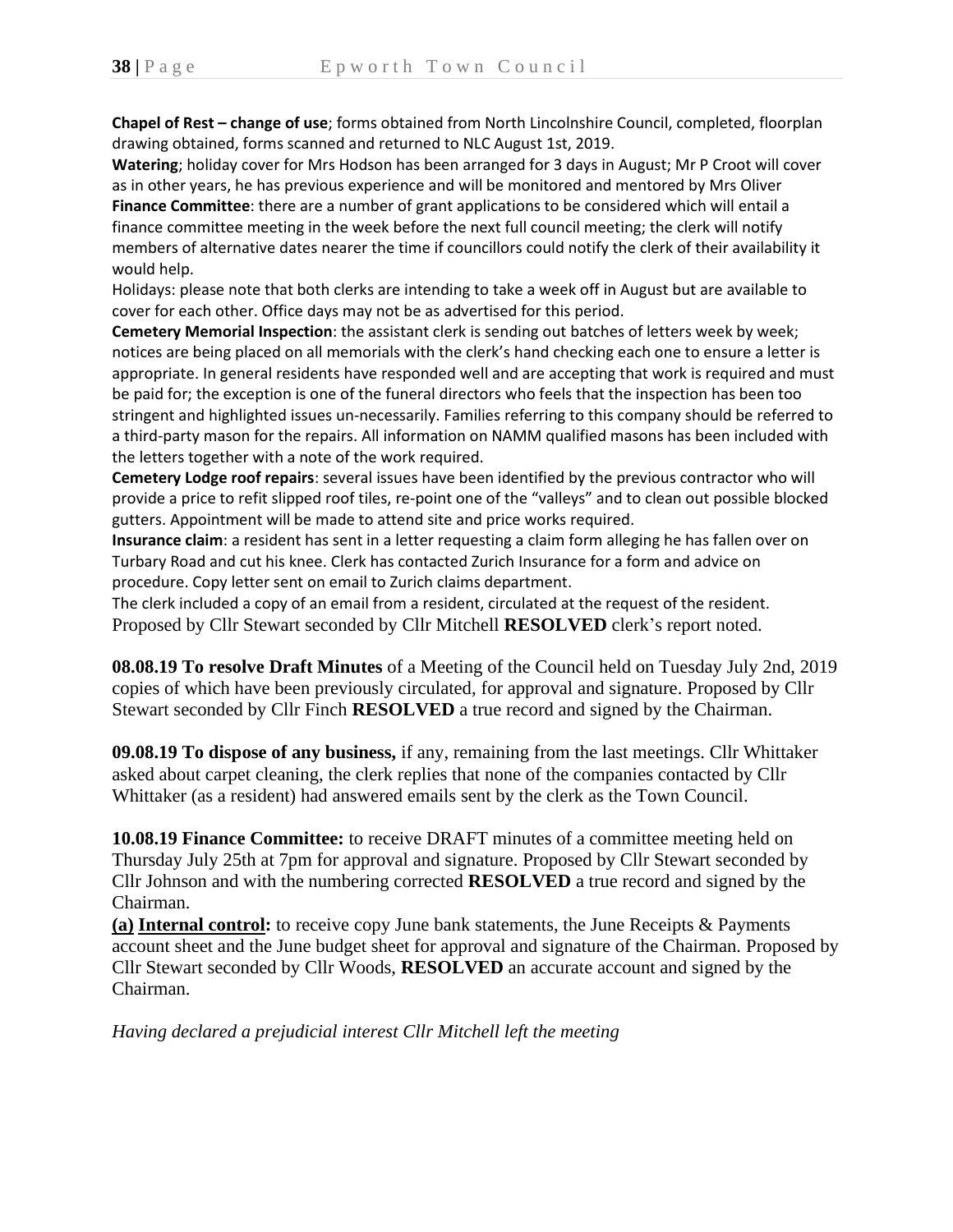**(b) Section 137 grant request: Epworth & District Agricultural Society Ltd**. Committee recommendation to grant fund £1000.00 (one thousand pounds). Proposed by Cllr Stewart seconded by Cllr woods and **RESOLVED** to grant fund £1000.00 (one thousand pounds)

## *Cllr Mitchell returned to the meeting.*

**(c) to resolve to employ R A Dixon** as internal auditor for 2019/2010 financial year quoted price £700.00 (committee recommendation). Proposed by Cllr Stewart seconded by Cllr Mitchell and **RESOLVED** to employ R C Dixon as internal auditor for the 2019/20 financial year.

**11.08.19 Internal Control: To receive information regarding payments on the Financial Statements (***such as direct debits and credit payments*) approved by the Town Clerk since the last meeting of the Town Council, under powers granted by the Local Government Act 1972 s101 and in accordance with Council Policy.

|          | <b>Receipts</b>               |                         |            |        |            |
|----------|-------------------------------|-------------------------|------------|--------|------------|
| 31.07.19 | North Lincolnshire<br>Council | 2nd precept payment     | £28,930.86 |        | £28,930.86 |
| 01.07.19 | HMR&C                         | to year end March 2019  | £608.00    |        | £608.00    |
| 22.07.19 | From young resident           | for damage to KHC fence | £30.00     |        | £30.00     |
|          |                               |                         |            |        |            |
|          |                               |                         |            |        |            |
|          |                               |                         |            |        |            |
|          | <b>Cheques paid</b>           |                         | <b>Net</b> | Vat    | Total      |
|          |                               |                         |            |        |            |
| 104301   | Isle of Ax. P.H. Society      | Section 137 grant       | £250.00    |        | £250.00    |
|          |                               |                         |            |        |            |
|          |                               |                         |            |        |            |
|          |                               |                         |            |        |            |
|          |                               |                         |            |        |            |
|          |                               |                         |            |        |            |
|          | <b>Cancelled cheques</b>      |                         |            |        |            |
|          |                               |                         |            |        |            |
|          |                               |                         |            |        |            |
|          | <b>DD payments</b>            |                         |            |        |            |
| 19.07.19 | <b>BT</b>                     | Telephone & internet    | £70.41     | £14.08 | £84.49     |
| 22.07.19 | <b>HSBC</b>                   | <b>Activity charges</b> | £27.10     |        | £27.10     |
| 26.07.19 | O <sub>2</sub>                | mobile phone            | £18.58     | £3.72  | £22.30     |
| 25.07.19 |                               | cemetery waste water    |            |        |            |
|          | Everflow                      | new                     | £17.14     |        | £17.14     |
| 05.08.19 |                               | cemetery waste water    |            |        |            |
|          | Yorkshire Water               | old                     | £7.99      |        | £7.99      |

**NOTE: banking dates are approximate and may vary from those listed**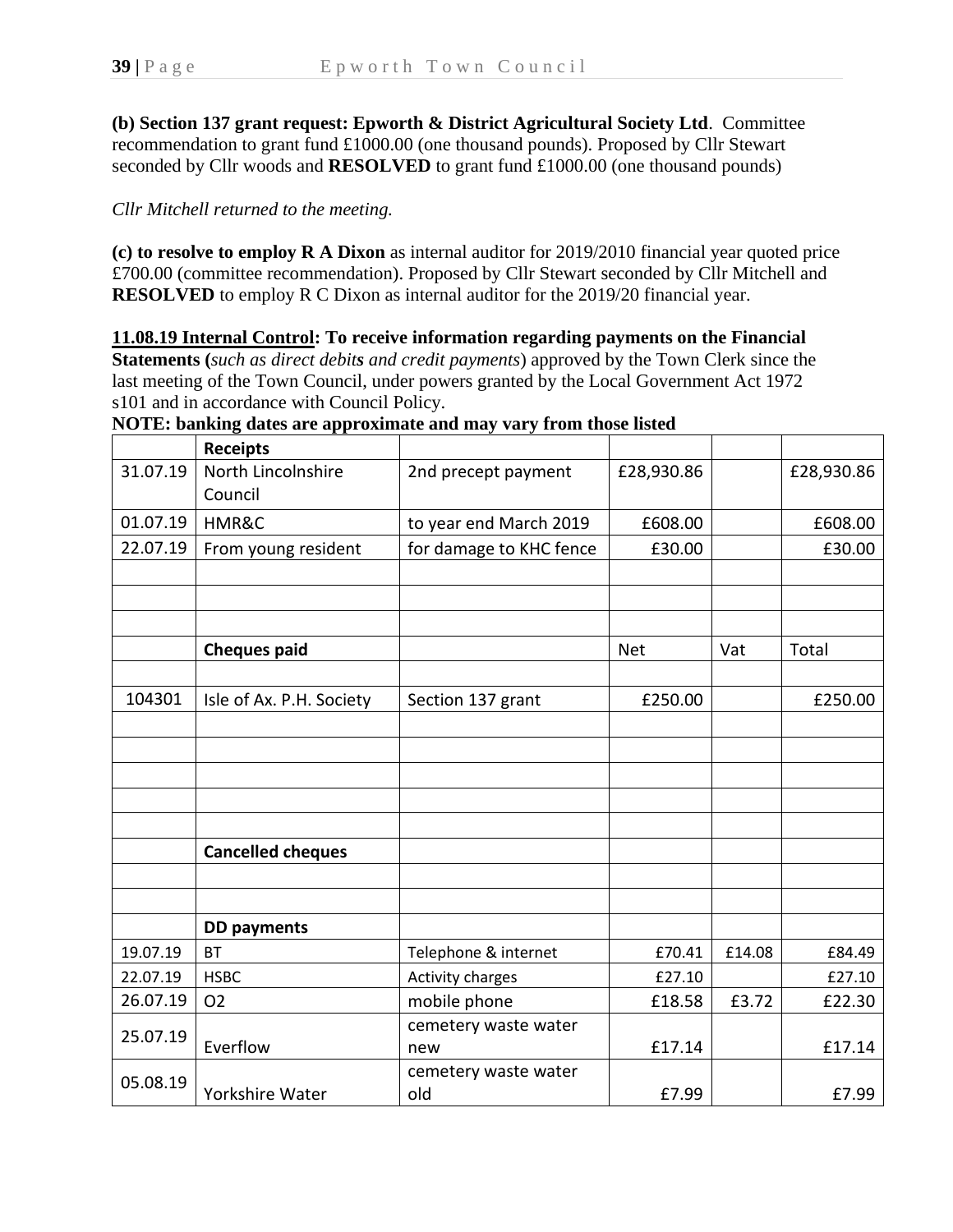| 01.08.19 | North Lincolnshire |                      |        |        |
|----------|--------------------|----------------------|--------|--------|
|          | Council            | Cemetery rates       | £53.00 | £53.00 |
| 01.08.19 | North Lincolnshire |                      |        |        |
|          | Council            | Cemetery trade waste | £21.60 | £21.60 |

Proposed by Cllr Stewart seconded by Cllr Woods and **RESOLVED** financial information noted, schedule signed by the Chairman.

# **12.08.19 Internal control: To resolve August cheques for payment** as presented on the

following schedule *(Local Government Act 1972 as amended).*

|        |                           |                            | <b>Net</b>        | <b>VAT</b> | Total     |
|--------|---------------------------|----------------------------|-------------------|------------|-----------|
| 104302 | Sutcliffe Play            | 4 new swing seats          | £436.80           | £87.36     | £524.16   |
| 104303 | <b>ERNLLCA</b>            | Cllr planning training     | £36.00<br>£180.00 |            | £216.00   |
| 104304 | Lincolnshire Tree         | Additional tree report     | £204.00           | £40.80     | £244.80   |
|        | Services Ltd              |                            |                   |            |           |
| 104305 | R Whittaker               | Travel expenses (incl.     | £25.00            |            | £25.00    |
|        |                           | passenger)                 |                   |            |           |
| 104306 | <b>MKS Groundcare</b>     | Removal & disposal of      | £55.00            | £11.00     | £66.00    |
|        |                           | dead trees at KHC          |                   |            |           |
| 104307 | <b>Epworth Motorists</b>  | Battery & charger for      | £80.00            | £16.00     | £96.00    |
|        | Discount                  | water bowser               |                   |            |           |
| 104308 | <b>United Carlton Ltd</b> | Photocopies                | £58.23            | £11.64     | £69.87    |
| 104309 | Epworth Imperial Hall     | room hire July 2nd         | £22.50            |            | £22.50    |
| 104310 | Grice & Hunter            | Reinstatement cost         | £100.00           | £20.00     | £120.00   |
|        |                           | assessment                 |                   |            |           |
| 104311 | A Fotherby                | Petrol for mowers          | £25.03            |            | £25.03    |
| 104312 | C McRoy                   | Travel expenses            | £22.50            |            | £22.50    |
| 104313 | Container King Ltd        | 2 x portable toilets       | £140.00           | £28.00     | £168.00   |
| 104314 | <b>Torne Valley Ltd</b>   | Misc. items                | £23.51            | £4.70      | £28.21    |
| 104315 | C Maguire                 | Petrol plants stamps &     | £58.01            |            | £58.01    |
|        |                           | plastic sleeves            |                   |            |           |
| 104316 | Axholme Landscapes        | Cemetery path works        | £2,420.00         | £484.00    | £2,904.00 |
| 104317 | pro turf                  | 2 x topsoil for cemetery   | £100.00           | £20.00     | £120.00   |
| 104318 | Cockin electrical         | <b>Office PAT testing</b>  | £57.60            | £11.52     | £69.12    |
|        | contractors               |                            |                   |            |           |
| 104319 | Yorkshire EPC &           | Floorplan Chapel of Rest   | £50.00            |            | £50.00    |
|        | floorplans Ltd            | for planning advice        |                   |            |           |
| 104320 | Sam Jacob Memorials       | <b>Memorial Inspection</b> | £1,078.70         | £215.74    | £1,294.44 |
|        | Ltd                       |                            |                   |            |           |
| 104321 | J Canning                 | Plants for containers      | £27.79            |            | £27.79    |
|        |                           |                            |                   |            |           |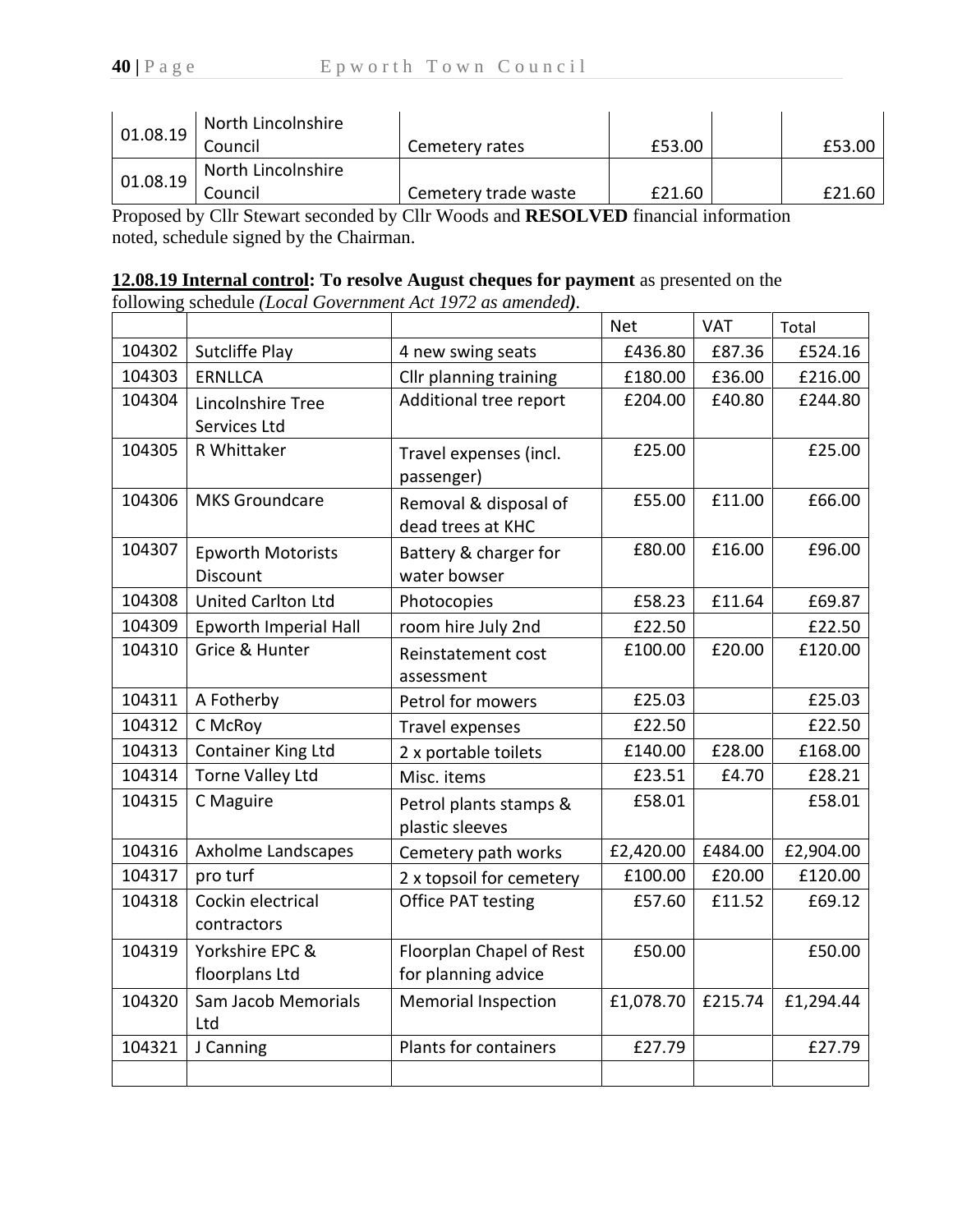| Total cheques for |           |
|-------------------|-----------|
| payment           | £6,151.43 |

Proposed by Cllr Stewart seconded by Cllr Mitchell **RESOLVED** cheques approved for signature as presented, schedule signed by the Chairman.

**13.08.19 Planning** (Town & Country Planning Act 1990 as amended)

**(a) To resolve PA/2019/1019** planning permission for the change of use to a mixed use development (including A1/A2/A3 and C3) and associated works Site location: Former Mowbray Arms, Mowbray Street, Epworth Proposed by Cllr Johnson seconded by Cllr Finch and **RESOLVED**: Epworth Town Council would like to express concerns that the change of use would have a negative impact on the parking situation.

**(b) To resolve PA/2019/1113** planning permission to erect a single-story extension to the front of the property and associated works Site location: lark Rise, 16 Rectory Street, Epworth Proposed by Cllr R Whittaker seconded by Cllr Woods and **RESOLVED** No objections.

**14.08.19 West End Road**: to receive information on speeding in the area from the Road Safety Team and discuss registration for the "Community Speed-watch scheme".

Noted: well established scheme; 6 members of the public to be trained, effective tool against speeding, if necessary to work with neighbouring council for numbers, option to purchase speed signs, last speeding check December 2017, Facebook request for volunteers, Echo article, problem with late night "car chases", proposed by Cllr Mitchell to advertise for interested members of the public to contact the council seconded by Cllr Stewart;

Cllr Johnson proposed an amendment that in addition Epworth Town Council ask for an update of the monitoring on West End, seconded by Cllr Finch. The amendment was carried and became the substantial proposal:

That Epworth Town Council advertise for interested members of the public to contact the council and ask for an update of the 2017 West End speed monitoring figures **RESOLVED**.

**15.08.19 Environment Committee**: to receive DRAFT minutes from a meeting of Tuesday July 9th, 2019, copies of which have been previously circulated, for approval and signature. Cllr Whittaker proposed a number of corrections: correction of the spelling of "Whittaker"; to add in that the clerks be asked to write to those businesses that have not paid for hanging baskets; that the clerks write to North Lincolnshire Council about cycle racks; that photographs of the manor court car park border were presented; that Cllr Mitchell was to contact North Lincolnshire Council about the phone box; subject to these amendments the minutes were proposed by Cllr R Whittaker seconded by Cllr Stewart **RESOLVED** a true record and signed by the Chairman.

**(a)** Committee proposal to send a letter of thanks to David Cooper for weeding the border at Kings Head Croft. Proposed by Cllr Whittaker seconded by Cllr Mitchell and **RESOLVED**. **(b)** Committee proposal to purchase a ladder BSEN131 £89.99 to be used at Cemetery Lodge Proposed by Cllr Stewart seconded by Cllr R Whittaker and **RESOLVED**.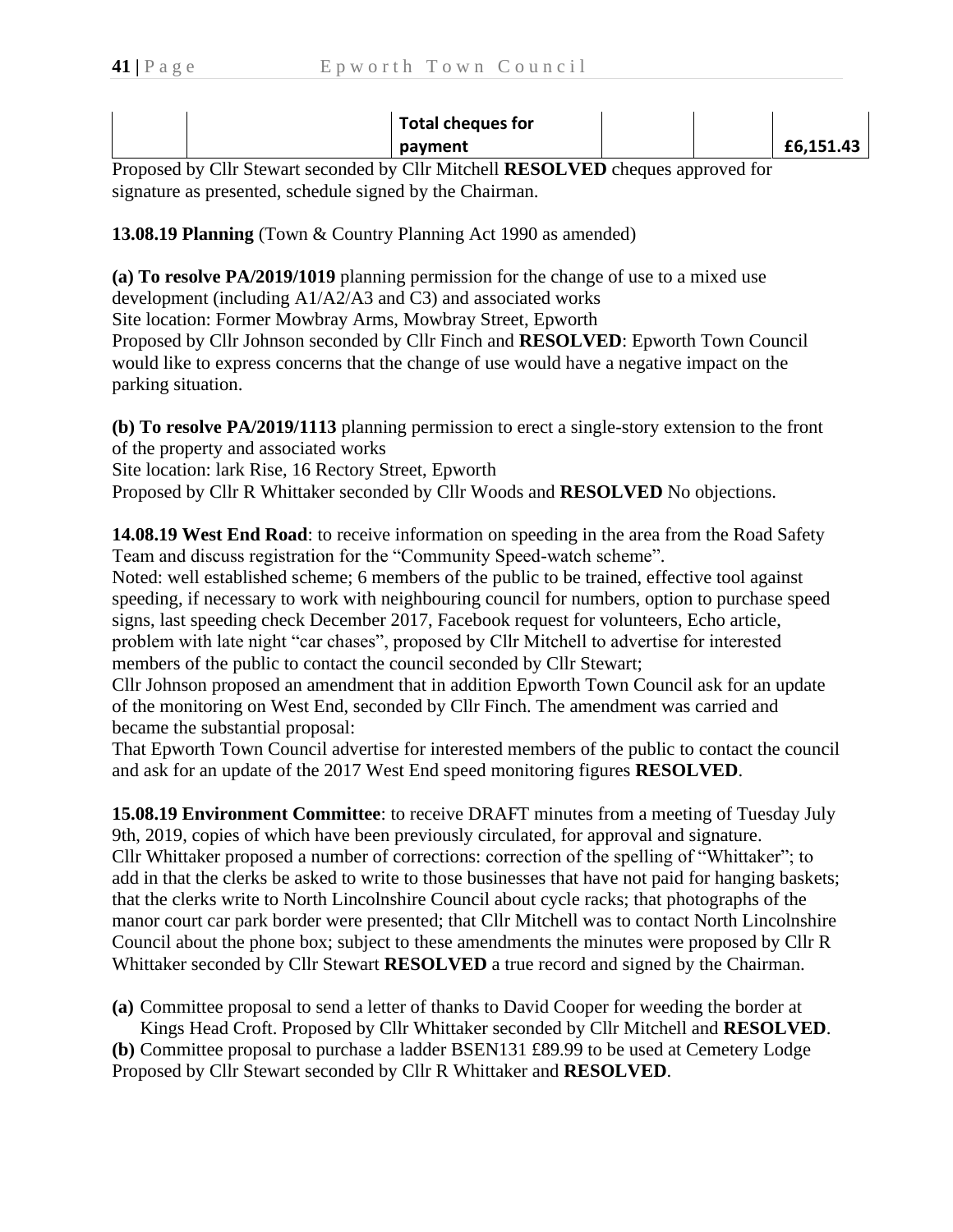**16.08.19 Lincolnshire Tree Services**: to receive the additional report commissioned following resident's concerns about specific trees in Church Walk. If accepted to instruct the clerk to add the tree works to the NLC application for works to trees under conservation area status and TPO Epworth 1 1977; noted that the clerk would send a copy of the report to the two residents who had made complaints about the trees.

Report noted and in relation to Sycamore obscuring view of Church when tree works application submitted; proposed by Cllr Johnson seconded by Cllr Stewart to prune back to previous pruning points and not fell **RESOLVED**.

**17.08.19 Grice & Hunter**: to receive a copy of the commissioned report and reinstatement cost assessment for Cemetery buildings. Proposed by Cllr Mitchell seconded by Cllr Stewart and **RESOLVED** noted that the buildings value had increased and that the clerk should forward the new value to the Insurance Company.

**18.08.19 Community Champion Awards:** to nominate residents for the various categories Cllr R Whittaker nominated a resident for the Adult Male Volunteer of the Year and would do the "write-up", seconded by Cllr Woods and **RESOLVED**. Clerk to send the link to councillors a second time and add to the agenda again, for September should councillors wish to nominate residents for other categories.

**19.08.19 Epworth Imperial Hall:** to discuss the Imperial Hall Management Committee. Cllr Mitchell explained that the committee was short of members and that traditionally Epworth Town Council provided two committee members. If the Committee failed then the viability of the hall was in doubt. The committee held monthly meetings, would interested councillors contact Cllr Mitchell. The clerk would also put a request on facebook and the item would be included in the Echo.

**20.08.19 Good Councillors Guide**: to resolve to purchase hard copies of the guide for each councillor at a cost of £3.35 each plus handling and postal charges. Proposed by Cllr Johnson seconded by Cllr R Whittaker and **RESOLVED** that the clerk obtain 12 copies of the guide.

**21.08.19 Waste bins audit**: to discuss in relation to ownership and management of waste bins in Epworth and at Kings Head Croft. Proposed seconded and **RESOLVED** Environment Committee to discuss.

**22.08.19 Office equipment:** to resolve the purchase of a table-top fridge for the office (ASDA £99.00; ARGOS £89.99; Curry's £79.99). Proposed by Cllr Stewart seconded by Cllr Woods and **RESOLVED** to purchase a mini fridge from Currys PC World for £79.99

**23.08.19 Correspondence:** to note list *(for information only pages 34 & 35 attached).* Proposed by Cllr Stewart seconded by Cllr Mitchell **RESOLVED** correspondence list noted.

**24.08.19 To list**: items for facebook; Chapel of Rest open when office manned; North Lincolnshire Council Community Champion Awards; Epworth Imperial Hall require committee members; West End Road speed monitoring call for community members to help.